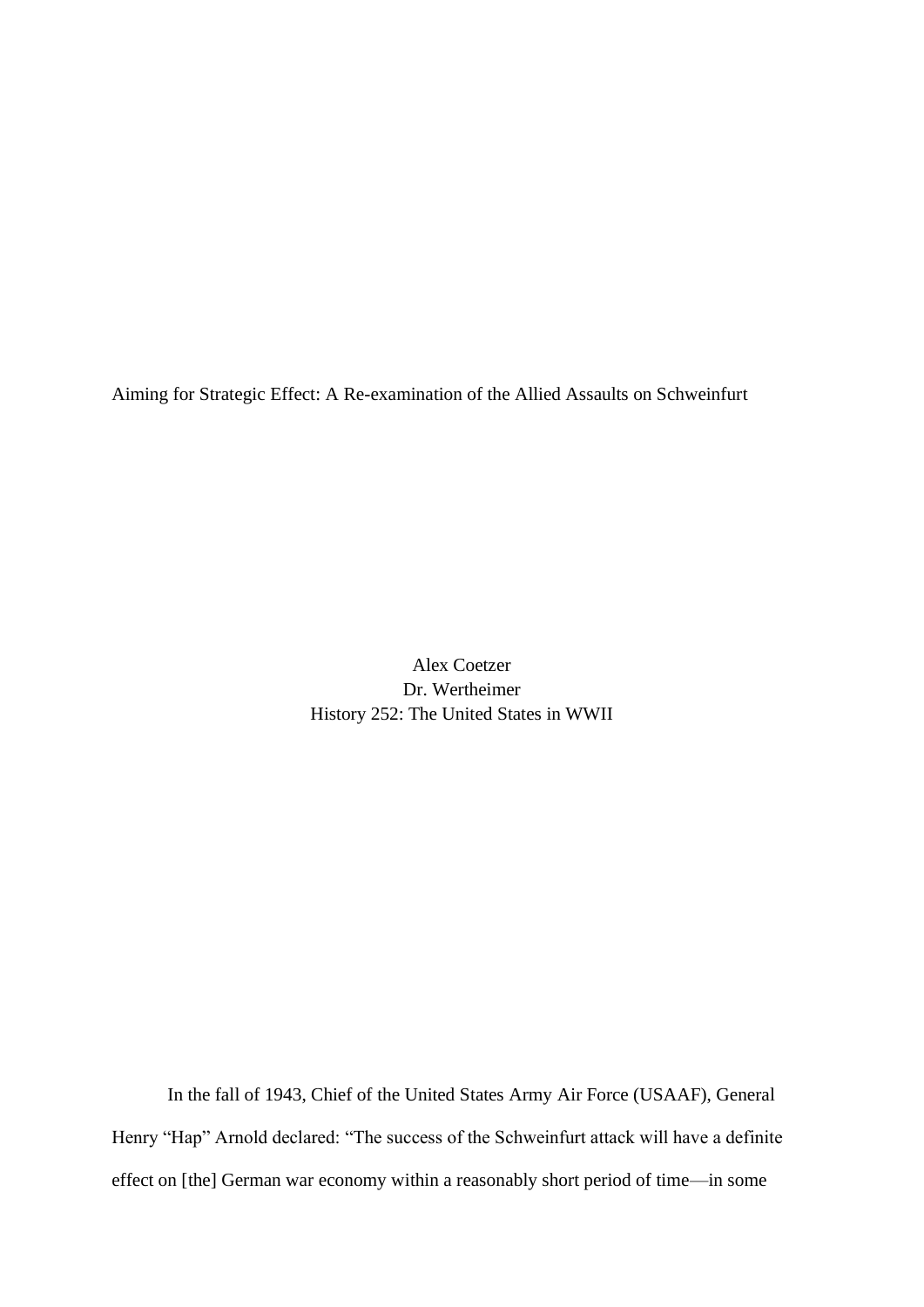extremely important phases within a month—and will result in a shortening of the war."<sup>1</sup> Commenting on the second major offensive against the German ball bearing industry that year—albeit in an ambiguous manner—Arnold remained steadfast in the conviction of the USAAF at the time that Schweinfurt would produce a devastating blow to Germany's ability to wage war. History would fail Arnold and the USAAF would only return to Germany's industrial heartland in the spring of the following year—by which stage they were too late. By 1944, Schweinfurt no longer represented the indispensable target it had initially been at the outset of the war. The potential of Schweinfurt had been wasted and the USAAF's stalwart efforts throughout 1943 failed to disrupt the German war machine.<sup>2</sup> The Combined Bomber Offensive, the joint Anglo-American effort to materially cripple Germany's war effort, had been forced to confront the infancy of their technology and the harsh realities of a war unlike any they had fought before. While the advent of the bomber offensive had rested on pre-war assumptions that enemy forces would struggle to mount a worthy defence against strategic bombing, skirmishes over the Reich culminated in a gruelling attrition-based warfare that departed from what anyone, including the authorities on aerial warfare, had expected.<sup>3</sup>

Given the gap between pre-war theory and reality, it is unsurprising that of all the major campaigns of World War II, the CBO remains one of the most controversial among historians.<sup>4</sup> Much of the scholarship is divided over the supposed effectiveness or failure of the strategic targets, first laid out in an initial plan drafted for the CBO at Casablanca in 1943. Lieutenant Mancur Olson proffered one of the earliest revisions of the offensive, in which he

<sup>1</sup> General Henry Arnold, "Schweinfurt Raid: Toller Bearing Production Factories Decimated*" The Civil & Military Gazette,* Oct. 17, 1943, *Service Newspapers of World War II,* 1.

<sup>2</sup> Murray Williamson, *War, Strategy, and Military Effectiveness*, (Cambridge: Cambridge University Press, 2011), 240.

<sup>3</sup> David M. Kennedy, *Freedom from Fear: The American People in Depression and War, 1929-1945*  (Oxford: Oxford University Press, 1999), 602.

<sup>4</sup> Sebastian Cox, *The Strategic Air War Against Germany, 1939-1945: Report of the British Bombing Survey Unit* (London, F. Cass, 1998): 231.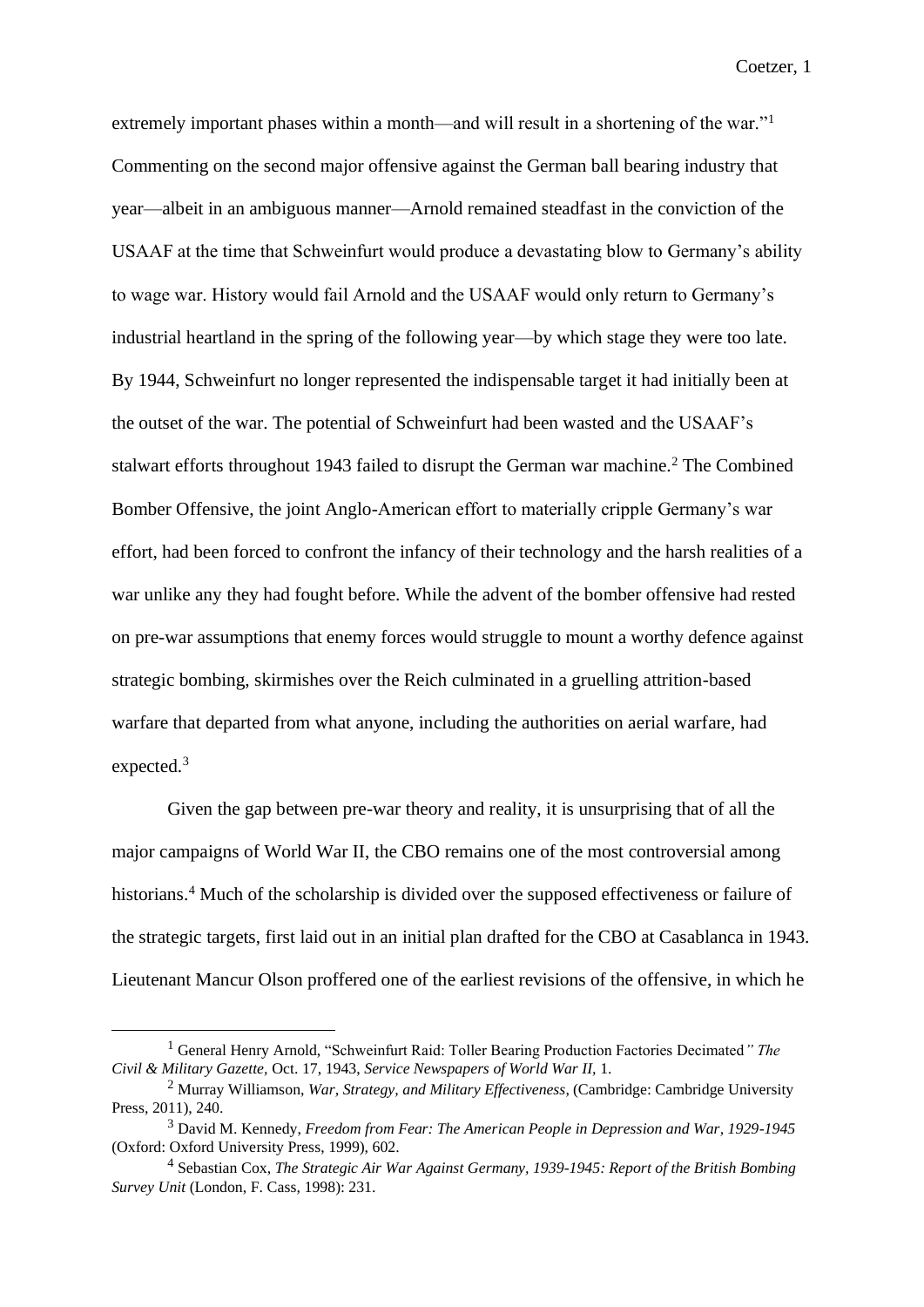critiqued strategic target selection based purely on what he termed "the strategic supply question."<sup>5</sup> He admonished the attacks against the German ball bearing industry as indicative of the USAAF's economic ineptitude. For Olson, fault lay with Allied efforts to seek the smallest and most indispensable target in Germany's industrial complex. In permitting such oversight in selection, according to Olson, they had failed to recognize the ability of industrialized economies to reallocate labour and substitute goods with relative ease.<sup>6</sup>

Like Olson, British military historian Sebastian Cox dismissed the offensive against the ball-bearing industry as an "indecisive target." Although Cox refuted Olson's claim that the CBO had been formed to effect unconditional surrender through such specialized targets within Germany's industrial core, he too recognized that both decisive and indecisive offensives had emerged from the initial plan. For Cox, the success of CBO was largely facilitated by the "mutual interaction" between assaults against the oil and transportation industries, in addition to the efforts of the infantry on the ground.<sup>7</sup>

In contrast to both Olson's economic analysis and Cox's "decisive" target selection, American historian James Parton awarded more significance to the offensives against the German ball bearing factories in Schweinfurt than most scholars, despite its failure. In a thought-provoking twist, for Parton, the German ball-bearing industry emerged as both a vital strategic target and one of Sir Arthur Harris's "panaceas."<sup>8</sup> As head of the British Royal Air Force (RAF) Bomber Command, Harris was known to make disparaging remarks about what he labelled "panacea targets."<sup>9</sup> According to Parton, historians'—like Olson's—fixation with the disconnect between pre-war ambitions and failure at Schweinfurt had fostered an "ivory-

<sup>5</sup> Mancur Olson, "The Economics of Target Selection for the Combined Bomber Offensive," *Journal of the Royal United Service Institution* 107, no. 628 (1962): 309.

<sup>6</sup> Ibid., 311.

<sup>7</sup> Cox, *The Strategic Air War Against Germany,* 161.

<sup>8</sup> James Parton. *Air Force Spoken Here: General Ira Eaker and the Command of the Air* (Maxwell Air Force Base: Air University Press, 2000), 309.

<sup>9</sup> Olson, "The Economics of Target Selection for the Combined Bomber Offensive," 328.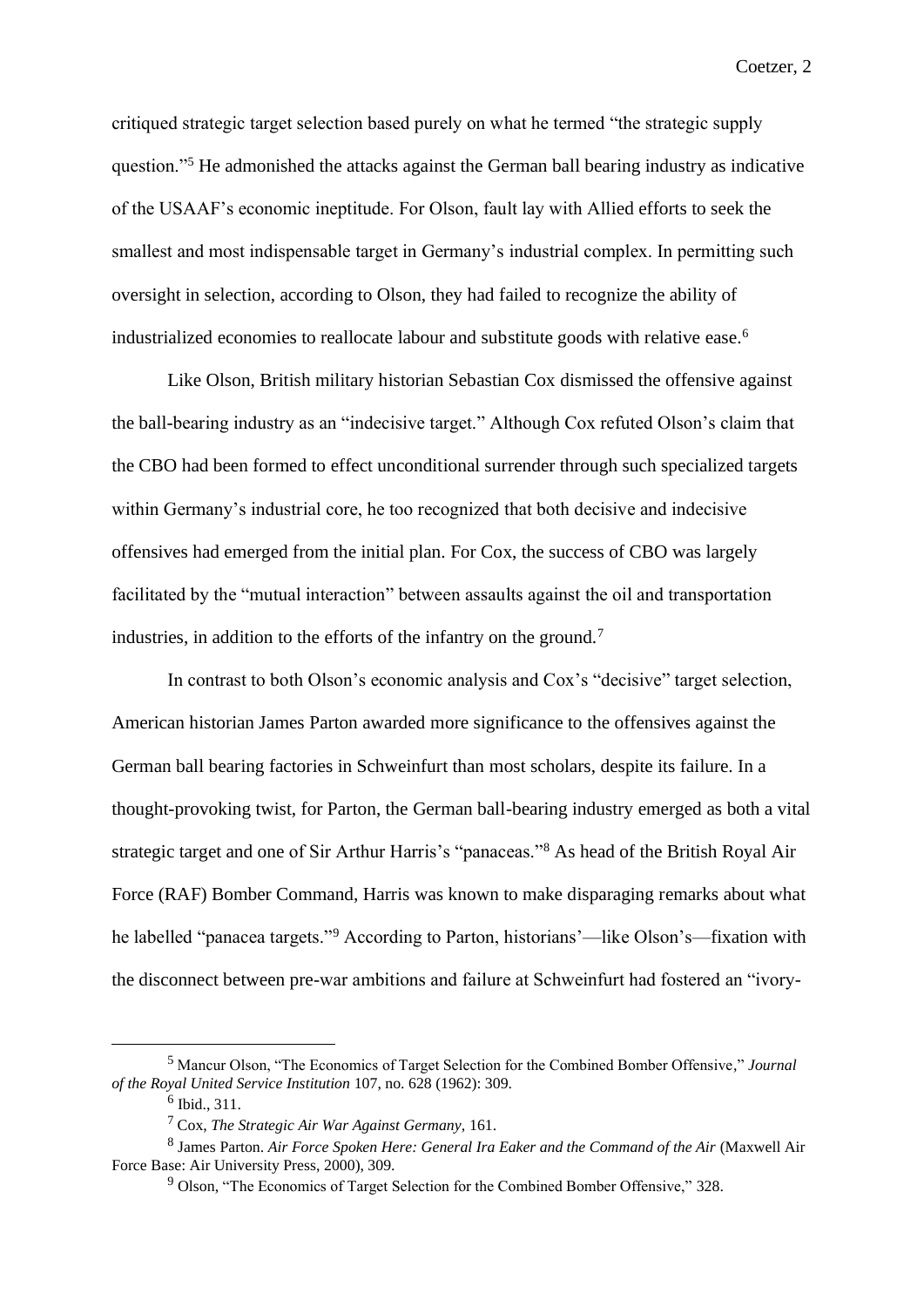tower superficiality" that led to the misguided belief that Schweinfurt had cost the Allies aerial superiority.<sup>10</sup> As Parton would conclude in his seminal work *Air Force Spoken Here*, "[c]ontrol of the air in the two and a half months after Schweinfurt II belonged to the clouds."<sup>11</sup>

With particular focus on the American campaign of strategic bombing, this paper will endeavour to prove that while the offensive against Germany's ball bearing industry did not initiate its systematic collapse, its selection as a strategic target warrants more credit than previous scholarship suggests. Although the American assaults on Schweinfurt constituted a small and, ultimately, brief chapter of the CBO, ULTRA interceptions and interrogation records reveal that if the Allies had applied sustained pressure through the winter of 1943, the ball bearing industry might have collapsed and wreaked havoc across the Third Reich. Moreover, since the Allies were eventually forced to abandon Schweinfurt, this paper will also argue—in line with Cox and his contemporaries—that the combined effect of offensives against Germany's synthetic fuel sources and communication lines delivered the devastating blow that ushered in Allied victory at Normandy.

Prior to Schweinfurt, the United States' Eighth Air Force had only been equipped to strike shallow, poorly-defended targets in German-occupied France. Two-thirds of the Eighth Air Force's strength had been siphoned toward operations in North Africa and more than half of their remaining resources were diverted to attack German submarine pens.<sup>12</sup> With their resources spread thin, the Eighth could not risk braving the heavily-defended skies over the Reich. By April 1943, 68 percent of the German Luftwaffe Air Force's frontline strength had been redirected from the Mediterranean and Russia to defend the German home front.<sup>13</sup>As

<sup>10</sup> Parton, *Air Force Spoken Here,* 328.

 $11$  Ibid., 328.

<sup>12</sup> Ronald H. Bailey, *The Air War in Europe* (Alexandria: Time-Life Books, 1979), 85.

<sup>13</sup> Parton, *Air Force Spoken Here,* 285.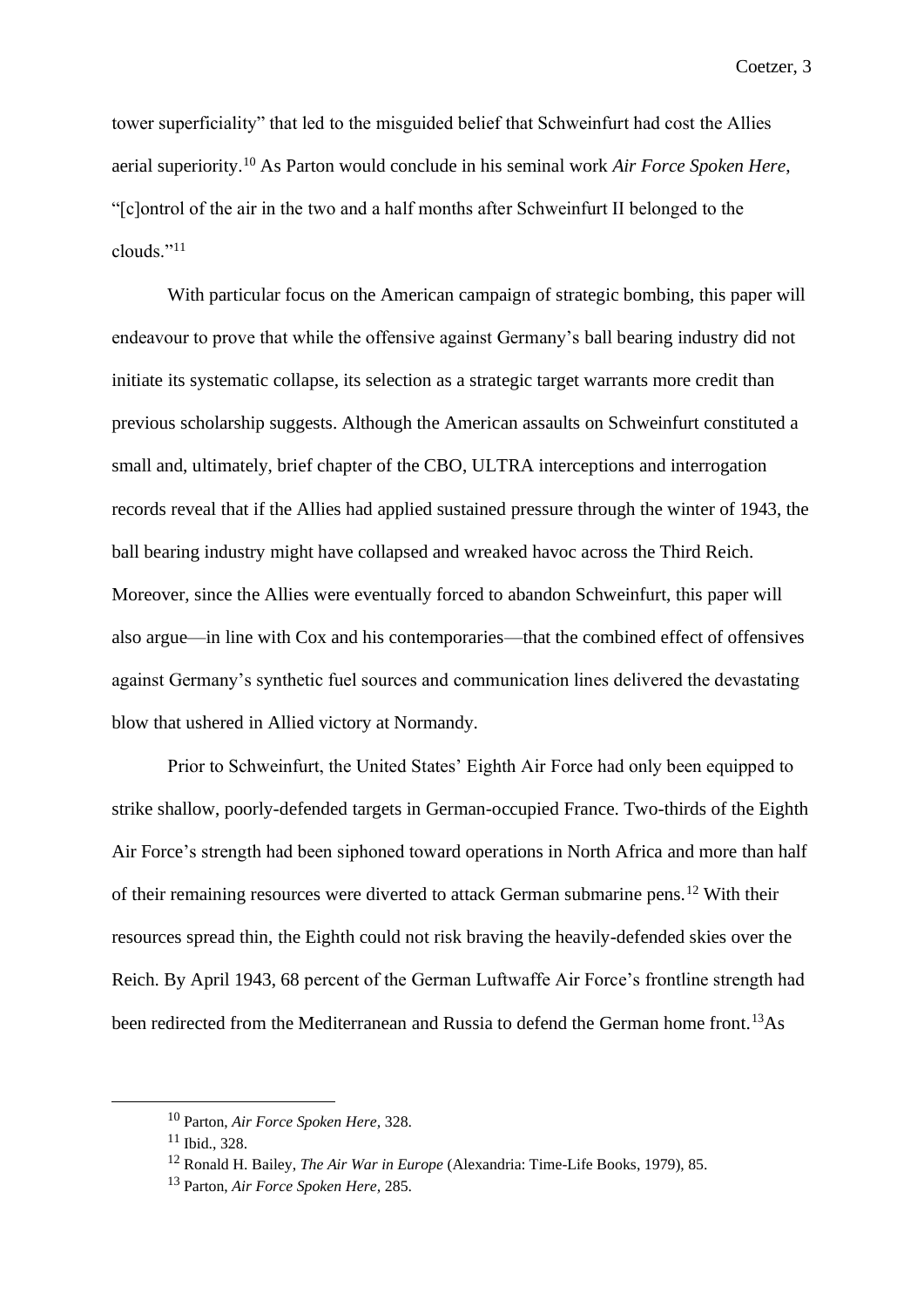historian James Parton surmised, "[s]ince the eighth was functioning on a shoestring basis, it was something of a blessing in disguise to be obligated to make attacks in France instead of more desirable ones in the Reich."<sup>14</sup> On August 17, 1942, the remaining "mighty eighth" crews embarked on their first mission in France. Escorted by four squadrons of RAF spitfire fighters, a dozen American B-17 heavy bombers traversed the 400 mile round-trip to the French city of Rouen and offloaded their bombs on French marshalling lines with relative ease.<sup>15</sup> Sustaining only superficial damage, they returned to France two days later where they targeted a German fighter base at Abbeville, again without punishing flak from the Luftwaffe. From August until the end of the year, the Eighth would complete an additional 25 missions of this calibre. Despite the fact that these offensives were small-scale, they consolidated American faith in precision daylight bombing much to the vexation of British bomber command, the RAF's organizational leadership, who had hoped the United States would join its bomber forces in the RAF's night area bombing campaign.<sup>16</sup> The Americans maintained that, through daylight precision bombing, critical sections of German industry could be destroyed so effectively as to dislocate its economic system and paralyze the German war machine.<sup>17</sup> The British, maintaining that daylight bombing in Germany would prove too costly, continued to align their faith with night area bombing. Most tellingly, in a joint meeting of the "Big Two", General of the USAAF Ira Eaker concluded "[i]t is safe to and conservative to say, therefore that high-level day bombing will be at least ten times as effective for the destruction of a definite point as night area bombing."<sup>18</sup>

<sup>14</sup> Ibid., 283-284.

<sup>15</sup> Bailey, *The Air War in Europe,* 84.

<sup>&</sup>lt;sup>16</sup> Luke W. Truxal, "The Failed Bombing Offensive: A Reexamination of the Combined Bomber Offensive in 1943." (Masters diss., University of North Texas, 2011), 9-10.

<sup>17</sup> Bailey, *The Air War in Europe,* 84.

<sup>18</sup> Bailey, *The Air War in Europe,* 84.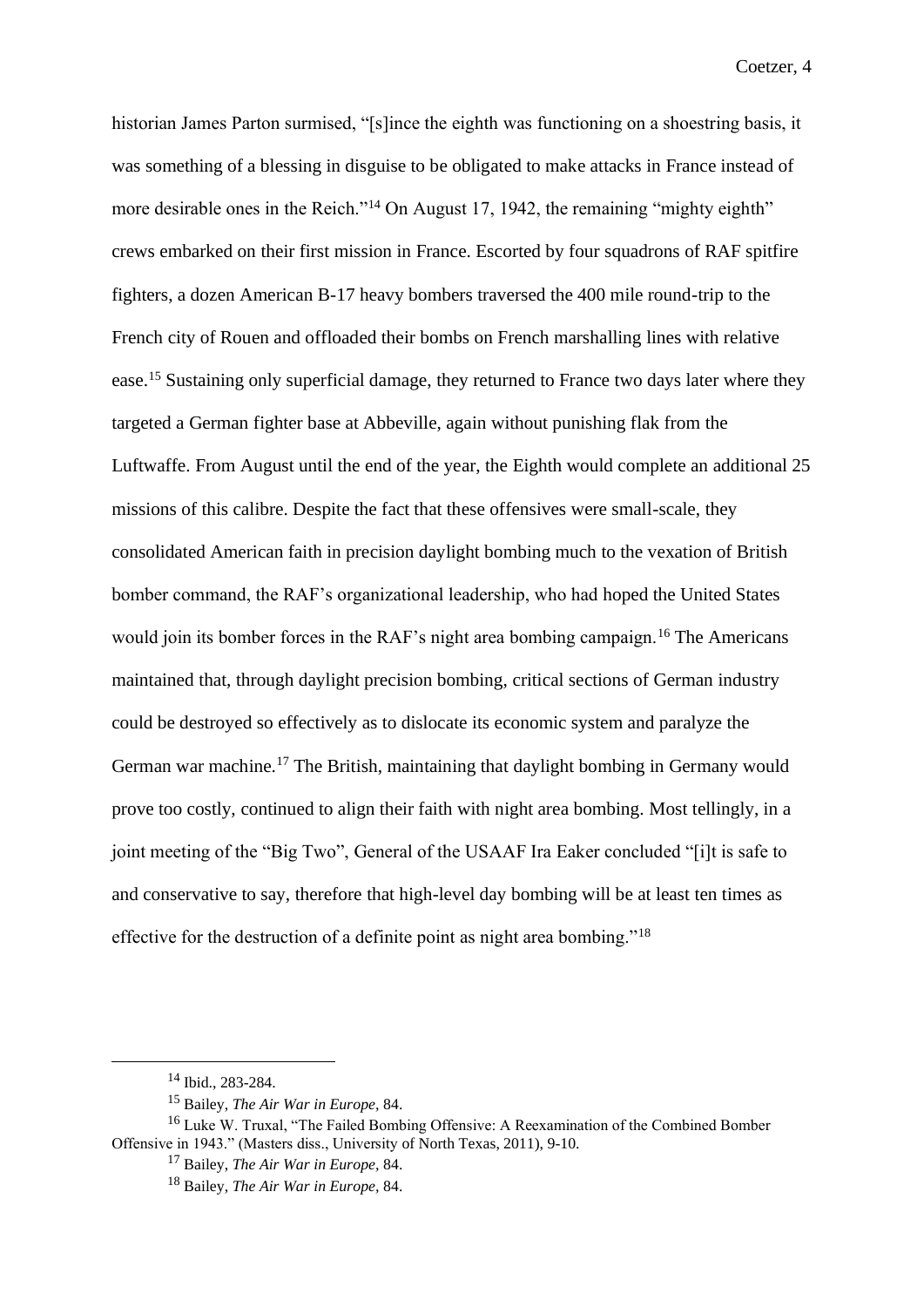Given the intense concentration and importance of the German ball bearing industry in the production of nearly all the specialized weapons of modern war, the modest successes in France strengthened American resolve to pursue Schweinfurt as a more desirable, and farreaching, target. World War II had created an enormous demand for ball bearings—the "unsung trifles…of our fighting weapons," as an American propaganda film *The Case of the Tremendous Trifle* labelled them—which served as vital anti-friction mechanisms in the tanks, airplanes, heavy artillery, and submarines used throughout the war.<sup>19</sup> The German aviation industry alone used four thousand bearings in the production of a single Dornier Do 17 fighter jet and an additional two thousand bearings were necessary for a single-engine Focke Wolf.<sup>20</sup> In Schweinfurt, five plants churned out over two-thirds of these ball bearings.<sup>21</sup> Significantly, it was this concentration that rendered the German ball bearing plants a vital target, second only to fighter aircraft factories.<sup>22</sup> In the initial plan for the CBO submitted to the Combined Chief of Staff, operation analysts stressed that "[t]he critical condition of the ball bearing industry in Germany is startling, [its] concentration…renders it outstandingly vulnerable to air attack."<sup>23</sup> On August 17, 1943, 200 Flying Fortresses flew unescorted from bases in England deep into the Bavarian city. The USAAF were able to make 80 direct hits on the ball bearing plants, causing production to dip below a third of its pre-raid level.<sup>24</sup> This was only the first of many raids against the sources of anti-friction bearings for the Nazi war machine and in October another 228 heavy bombers were

<sup>&</sup>lt;sup>19</sup> "The Case of the Tremendous Trifle: WWII Bombing Raid on Schweinfurt Ball Bearing Plant 22524" (1944) *Youtube* 03:14-03:24. Posted by "Periscope", July. 18, 2020.

<sup>20</sup> "The Case of the Tremendous Trifle," 3:14-3:24

<sup>21</sup> Bailey, *The Air War in Europe,* 130.

<sup>22</sup> Combined Chiefs of Staff, *Plans for Combined Bomber Offensive from United Kingdom*. Washington, 1943, 244.

<sup>23</sup> Ibid.*,* 242.

<sup>24</sup> *The United States Strategic Bombing Survey Over-All Report (European War)* (Washington, States Government Print Office, Sept*. 30, 1945*), (accessed from National Library of Medicine ed. Bethesda, Maryland), 5.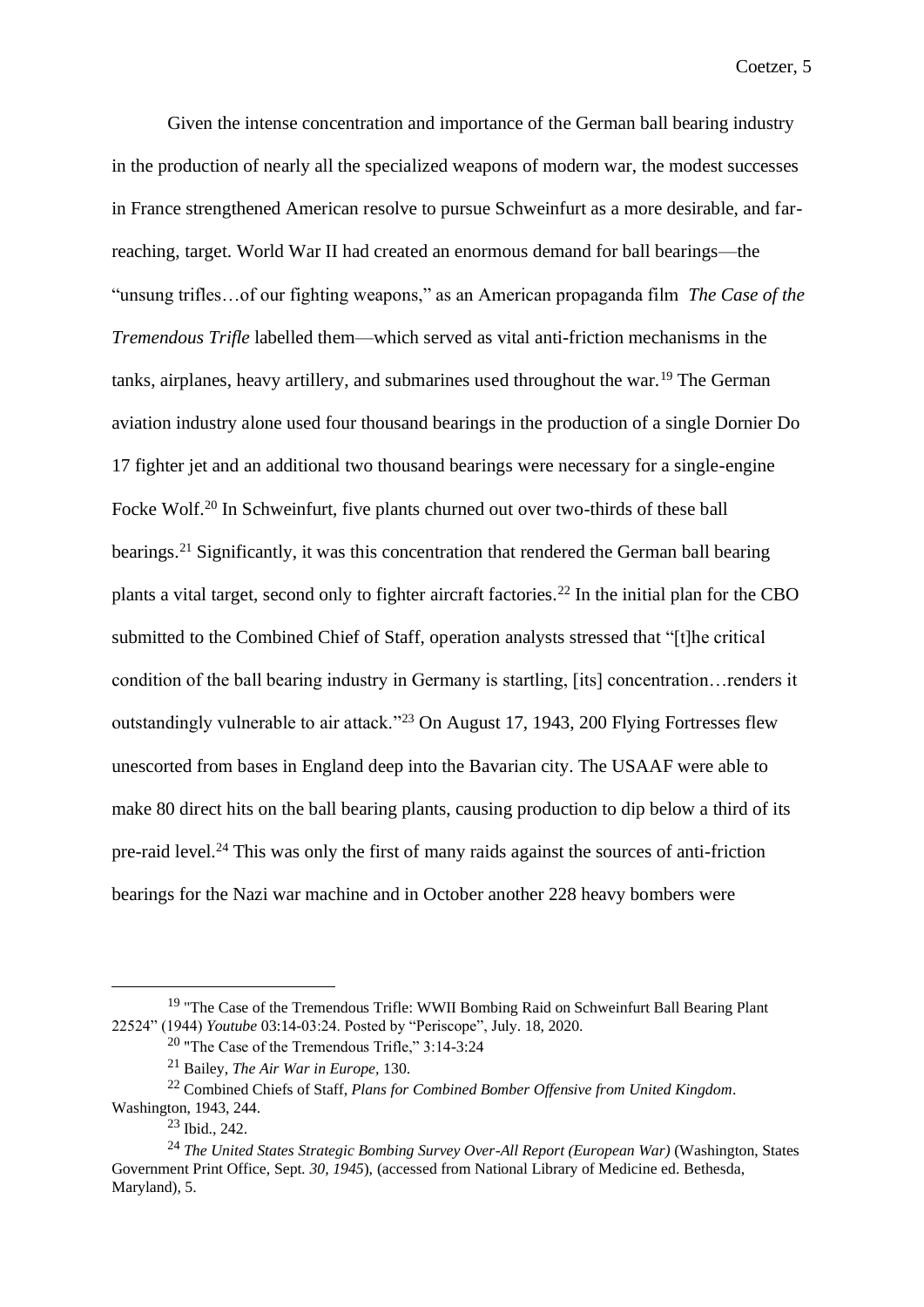dispatched to Schweinfurt in one of the most protracted air battles of the war.<sup>25</sup> The damage inflicted upon the ball bearing factories in the second attack was astounding. In total, more than half of the industry was destroyed, and what remained was heavily damaged.

Central to offensives, such as those in Schweinfurt, was a belief in America's aerial might. Particularly, that the air force would flatten the ball-bearing factories and consequently, erode all ball-bearing contingent industry, the success of which was believed to be measured by reconnaissance photographs.<sup>26</sup> These photographs captured plumes of smoke billowing from shell-torn ball bearing factories.<sup>27</sup> Yet, despite repeated attacks and the supposed visual proof thereof, by the Autumn of 1944, production returned to that of pre-raid levels.<sup>28</sup> The German industrial economy sustained significant damage, but it did not collapse. From its outset, the campaign against the German ball bearing industry faced complications that marred its success. The first offensive had been postponed due to poor weather over Germany, a recurring theme in bomber command's efforts as persistent fog throughout Europe limited bombers' visibility. As Arnold conceded in his memoir, good weather in Europe averaged only seven days a month.<sup>29</sup> Moreover, the extent of Eaker's material and manpower shortage was most blatantly exposed in the second Schweinfurt offensive. Of the 1,246 bombers deemed necessary for the mission, only 911 bombers were received.<sup>30</sup> In a similar vein, only 825 crews of the 1,039 planned took off from air bases in Britain. At Casablanca, Eaker had envisioned a fleet of a few hundred bombers as sufficient to accomplish the goal while accepting losses within an acceptable four percent.<sup>31</sup> Both

 $25$  Ibid., 27.

<sup>&</sup>lt;sup>26</sup> "The Case of the Tremendous Trifle," 9:38-15:24

<sup>27</sup> "(SAV-390/54-7)(14-10-43)(23327-7-22,900)(Schweinfurt)." Photograph, 14 October 1943. From American Air Museum, Roger Freeman Collection.

<sup>28</sup> *The United States Strategic Bombing Survey Over-All Report (European War),* National Library of Medicine, 6.

<sup>29</sup>Arnold, General H. H. "Hap". *Global Mission.* (Tannenberg Publishing, 2016) 420.

<sup>30</sup> *Plans for Combined Bomber Offensive from United Kingdom,* 241.

<sup>31</sup> Bailey, *The Air War in Europe,* 84.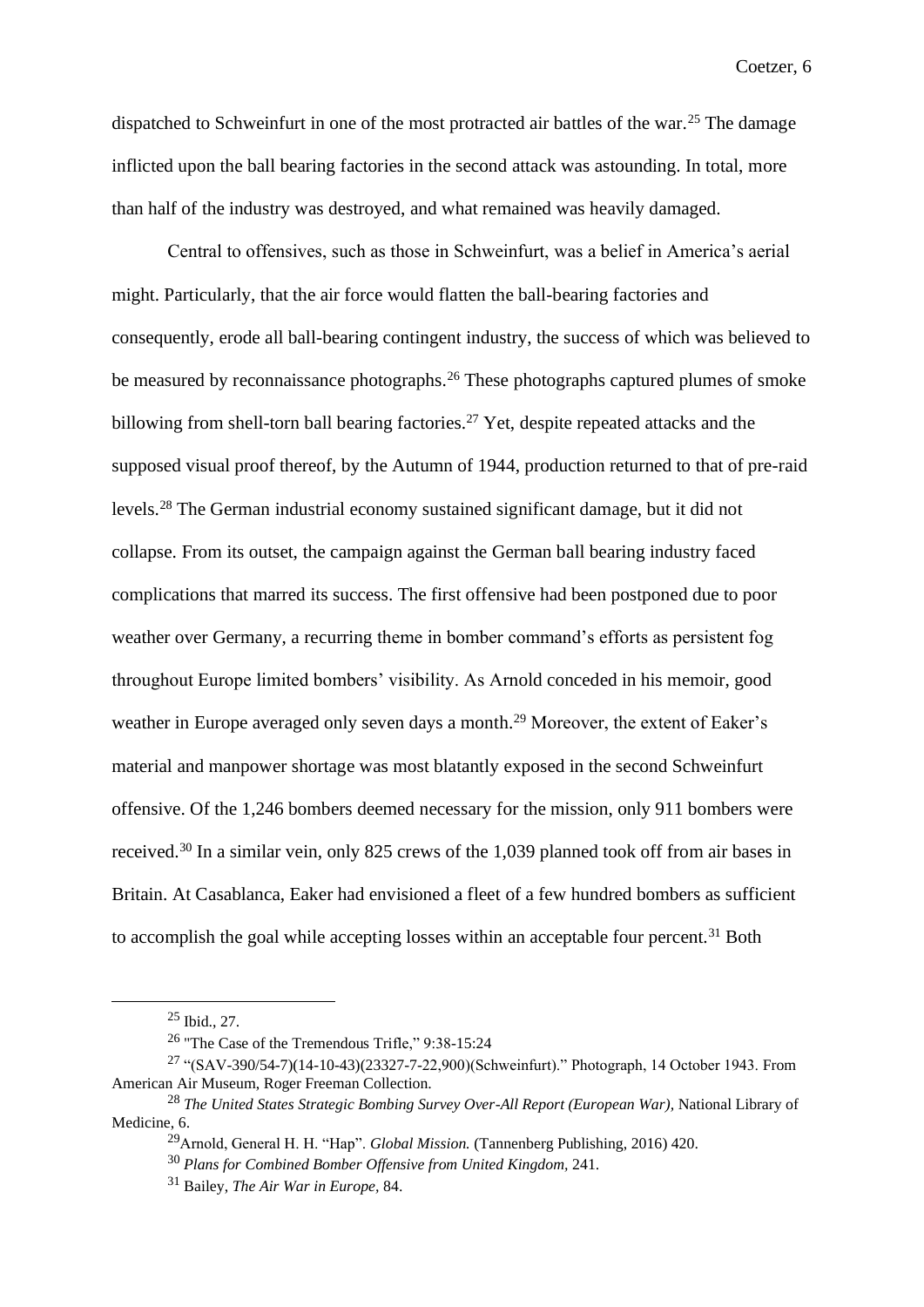offensives at Schweinfurt exceeded this threshold. Never before had the B-17's faced such an onslaught of aerial power, as the Luftwaffe's Focke-Wulfs and Messerschmitts made light work of the unescorted bombers. In the first offensive, 36 of the 200 planes were shot down, producing a staggering 18 percent loss rate.<sup>32</sup> The most notably costly operation in October included the loss of  $62$  bombers.<sup>33</sup> An additional 138 bombers were damaged to varying degrees with the majority flak-ravaged beyond repair. Significantly, photographs captured the wreckage of shell-torn B-17's who had nursed shell-torn bombers out of enemy airspace only to crash-land in England. Eaker initially attempted to justify these losses, explaining: "[w]e have lost 26 bombers, or a little over  $10\%$ ,...our overall percentage losses [are] still, however, less than 5%." However, such rationalization failed to conceal nagging concerns.<sup>34</sup> One of Eaker's most pressing concerns stemmed from the absence of long-range escort bombers at Schweinfurt that had the potential to curtail the devastating losses. Unlike earlier offensives in France, the British spitfires did not have the "legs" or range to accompany the B-17 Flying Fortresses deep into German territory.<sup>35</sup> At best, Spitfires could penetrate Aachen, a city situated on the periphery of Germany's border with Belgium. By the end of October, the USAAF realized they could no longer sustain such prohibitive losses and attacks on the ball bearing industry were not renewed until the spring of 1944.<sup>36</sup>

When the aforementioned operations were renewed, the likelihood of success at Schweinfurt was revealed to be dubious, if not impossible. Much to the surprise of the German Minister of the Armaments, Albert Speer, the United States' four-month hiatus afforded him the opportunity to disperse vital machinery to obscure locations throughout the

<sup>32</sup> *The United States Strategic Bombing Survey Over-All Report (European War),* National Library of Medicine, 5.

<sup>33</sup> Ibid., 5.

<sup>34</sup> Parton, *Air Force Spoken Here,* 306.

<sup>35</sup> Bailey, *The Air War in Europe,* 135.

<sup>36</sup> *The United States Strategic Bombing Survey Over-All Report (European War),* National Library of Medicine, 5.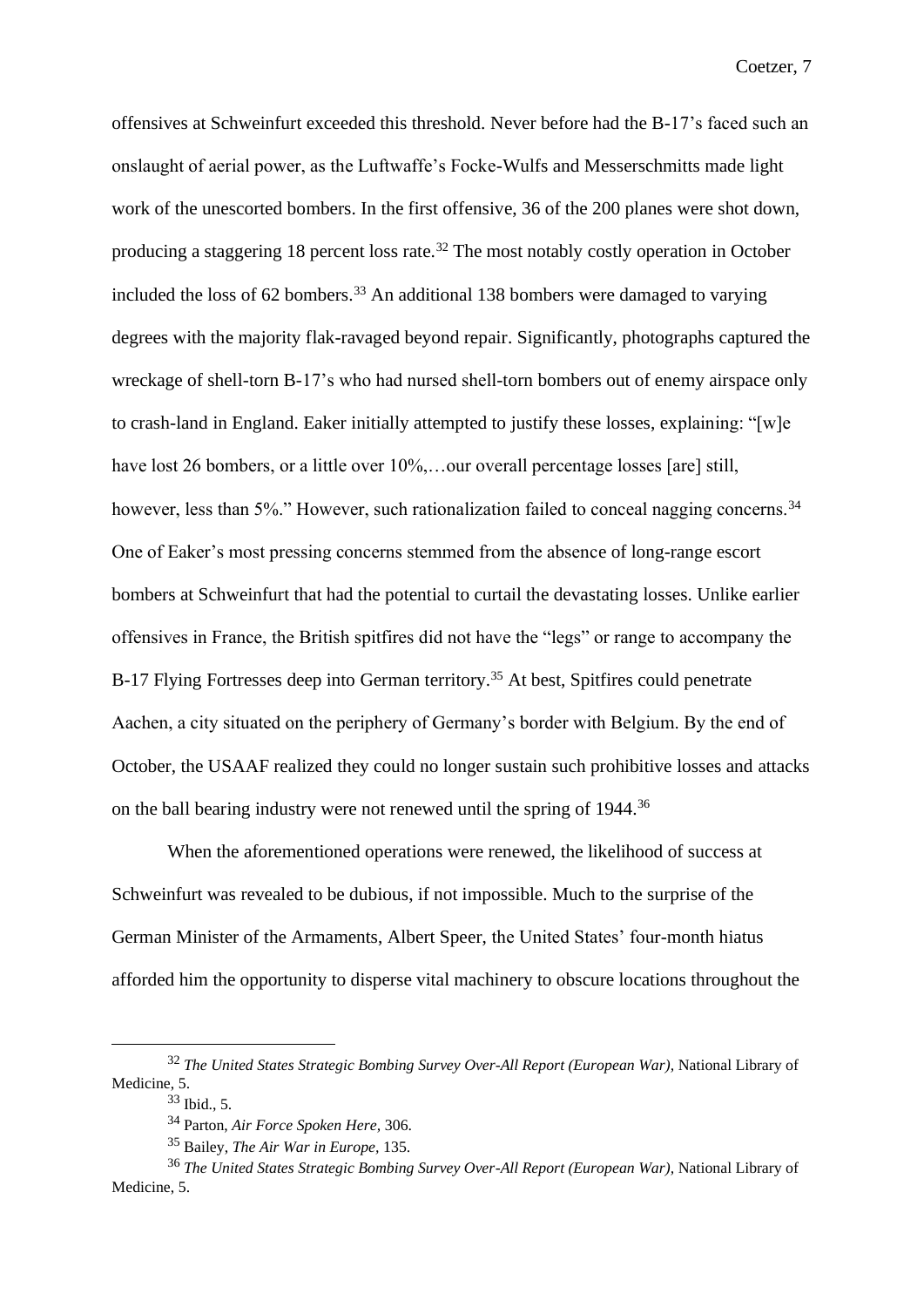Reich. Confronted with the burgeoning strength of the USAAF, Speer had initially been unable to disperse the ball bearing industry. Germany could ill-afford to halt production in the midst of the war. Thus, the Germans capitalized on this interim period to appoint a czar with the sole purpose of requisitioning all salvaged materials.<sup>37</sup> Speer himself had already sent delegates to Sweden and to Switzerland to purchase additional inventory.<sup>38</sup> When the offensive resumed in 1944, subsequent fluctuations in production could only be attributed to stagnation from the dispersal of the once concentrated industry. Much to the Allies' dismay, the strategic survey concluded, "there [was] no evidence that the attacks on the ball bearing industry had any measurable effect on essential war production."<sup>39</sup> When questioned by the Allies about the Schweinfurt offensives, Speer contended "[t]he Allies threw away success when it was already in their hands...[a]s it was, not a tank, plane, or other piece of weaponry failed to be produced because of lack of ball bearings."<sup>40</sup> To British bomber command's disdain Speer sniffed, "[t]he war could largely have been decided in 1943 if instead of vast but pointless area bombing the planes had concentrated on the centres of armaments production."<sup>41</sup>

In much of the scholarship on the Combined Bomber Offensive, historians have fixated on the judgments made by Speer as proof of Schweinfurt's indecisiveness as a "strategic" target. Yet, such judgments pale in comparison to an additional conclusion concealed in the comprehensive strategic survey—that Schweinfurt's outcome might have been different had the Eighth Air Force been able to press on through the winter of 1943.<sup>42</sup> From Speer and the Luftwaffe's reactions at the time, it seemed that the CBO had drawn

<sup>37</sup> Ibid., 5.

<sup>38</sup> Parton, *Air Force Spoken Here,* 311.

<sup>39</sup> *The United States Strategic Bombing Survey Over-All Report*, 6.

<sup>40</sup> Albert Speer, *Inside the Third Reich* (Weidenfeld & Nicolson, 2015), 285.

<sup>41</sup> Ibid., 258.

<sup>42</sup> Williamson, *War, Strategy, and Military Effectiveness,* 240.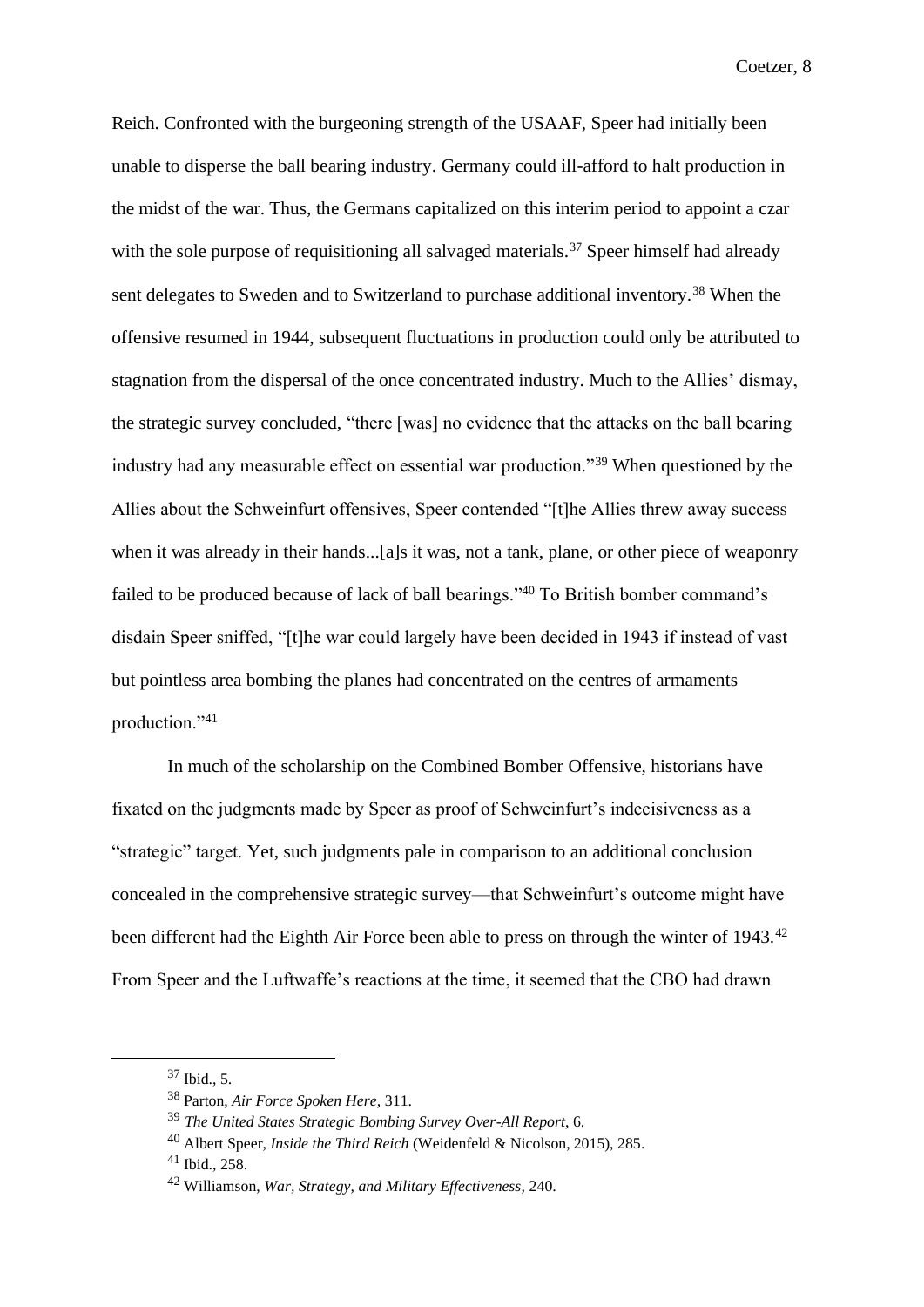intense concern from the German military and posed a legitimate risk to the smooth-running of the German war machine. Noticeably, the threat to the armament industry forced Germany to rethink their strategy and gave the Germans no choice but to reorder their priorities. In 1943, an ULTRA intelligence intercept reported that the Luftwaffe had begun using night fighters for day defence to augment its strength against the American bombers.<sup>43</sup> On August 17 alone, the Luftwaffe lost 21 night fighters in daylight operations. These adjusted priorities lend credence to Arnold's own judgment that "[t]he more important the target, the more fiercely the Nazis fight to defend it."<sup>44</sup> Moreover, the chaos which engulfed the upper echelons of the German military is perhaps nowhere better evidenced than in the suicide of General. Hans Jeschonneck, Chief of General Staff in the Luftwaffe, leaden with disappointment in the aftermath of the first Schweinfurt offensive, put a bullet through his head.<sup>45</sup> Ultimately, Schweinfurt had failed, but not because of its "indecisiveness" as a strategic target. On the contrary, it had drawn extensive concern from German command and the industry was rapidly dispersed.

With the dispersal of the armament industry throughout the Reich, once offensives resumed in 1944, German communication lines and oil supplies emerged as vulnerable targets that would facilitate further disruption to the German war effort in anticipation of Allied invasion at Normandy.<sup>46</sup> Prior to 1944, the CBO had made sporadic attempts at curtailing German military vehicle and oil production. Like Schweinfurt, these early offensives yielded poor results.<sup>47</sup> The renewed offensives, however, coincided with the fortuitous arrival of the P-51 Mustang, the ideal bomber escort and the first Allied fighter

<sup>43</sup> Parton, *Air Force Spoken Here,* 285.

<sup>44</sup> "Schweinfurt Raid", 1.

<sup>45</sup> Parton, *Air Force Spoken Here,* 311.

<sup>46</sup> Roger Beaumont, "The Bomber Offensive as a Second Front," Journal of Contemporary History 22, no. 1 (1987): 14.

<sup>47</sup>Sloan L. Hollis, "The Effectiveness of the Combined Bomber Offensive" (Diss, Air Command and Staff College, 2010), 2.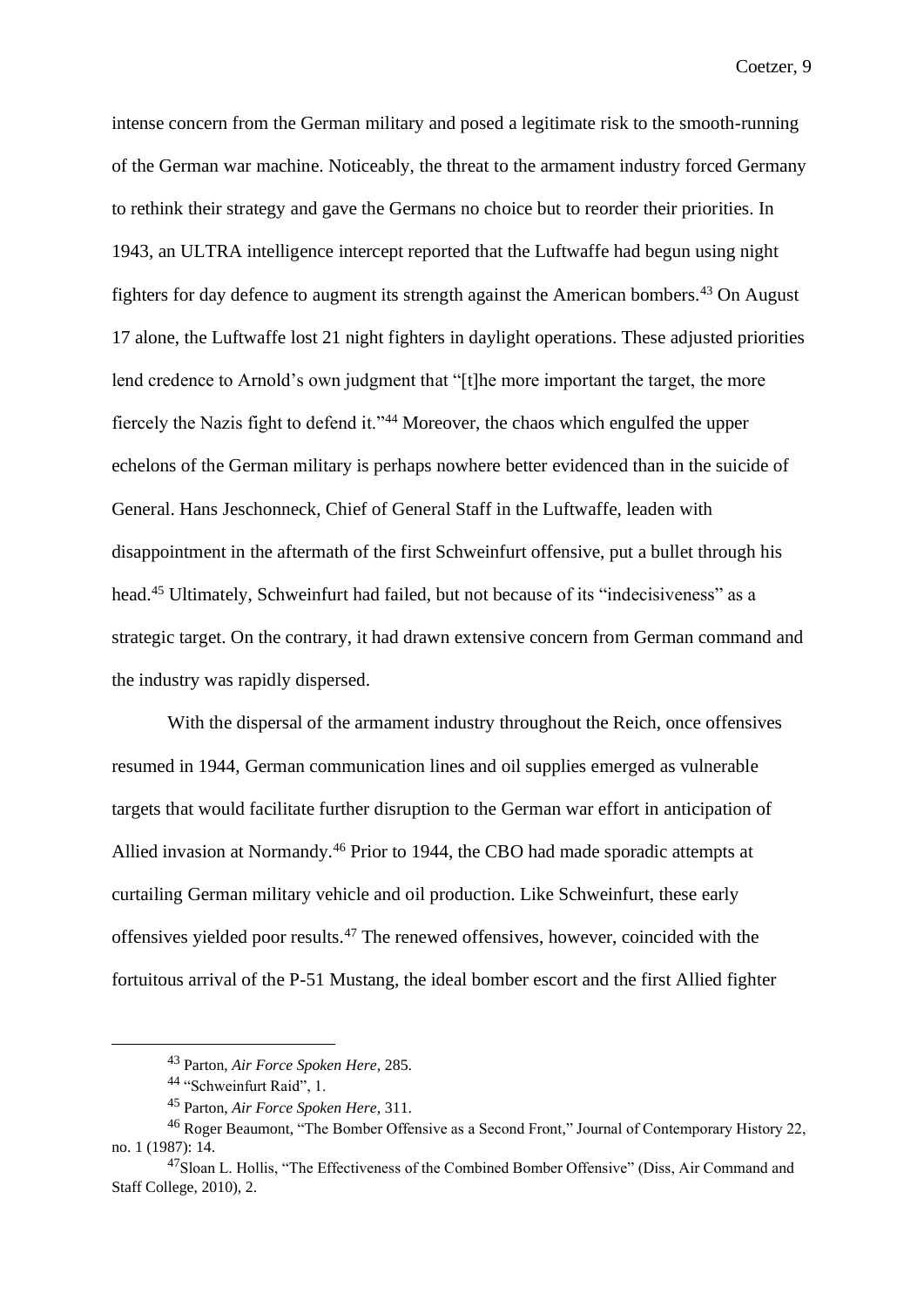plane with sufficient range to penetrate Germany.<sup>48</sup> As Arnold lauded, the P-51 "had 'legs' that enabled it to dart ahead of the Flying Fortresses, and Liberators, clearing the skies for 825 miles all the way across Germany."<sup>49</sup> Hence, from 1944 onwards, emboldened by the protection of P-51 Mustangs, Allied bombers hit bridges and roads leading to the French coast with almost unerring precision.<sup>50</sup> In one unprecedented week-long aerial offensive in May, Allied forces dropped over 35,000 tons of bombs over railyards in France—the "funnel point for Nazi defences in Southern France."<sup>51</sup> Additionally, Allied freight car loadings within the German industrial Ruhr, a highly industrialized region of Germany, were reduced from 900,000 cars per week in April 1944, to 214,000 per week in December.<sup>52</sup> With severed railway lines, every major commodity necessary to sustain the German war effort began to suffer a severe decline. Allied bombing was taking its toll and the German war machine began grinding to a halt.

Correspondingly, the disruption of communication lines interacted with the offensives against the oil industry to further cripple the German war machine because the burden placed on railways could not be alleviated with trucks or canals for a lack of oil.<sup>53</sup> Regarding fuel, Germany's synthetic oil industry had been operating from a precarious position prior to the offensive— already serving as substitute for crude oil, itself—it was unlikely that Germany would be able to pivot to further substitutions upon the bombing of vital oil sites.<sup>54</sup> By May 1944, the RAF and USAAF had dropped a combined 509,206 tonnes of bombs on enemy targets. Damage assessment revealed that, between 1943 and 1944, motor gasoline

<sup>48</sup> Williamson, *War, Strategy, and Military Effectiveness,* 243.

<sup>49</sup> Arnold, "Schweinfurt Raid," 421.

<sup>50</sup> Bailey, *The Air War in Europe,* 158.

<sup>51</sup> "U.S. Bombers Again Batter Lyon Railyards: RAIDS," *The Washington Post* (May 27, 1944).

<sup>52</sup> *The United States Strategic Bombing Survey Over-All Report (European War),* National Library of Medicine, 13.

<sup>53</sup> Cox, *The Strategic Air War Against Germany,* 161; Olson, Olson, "The Economics of Target Selection for the Combined Bomber Offensive," 313.

<sup>54</sup> Olson, "The Economics of Target Selection for the Combined Bomber Offensive," 313.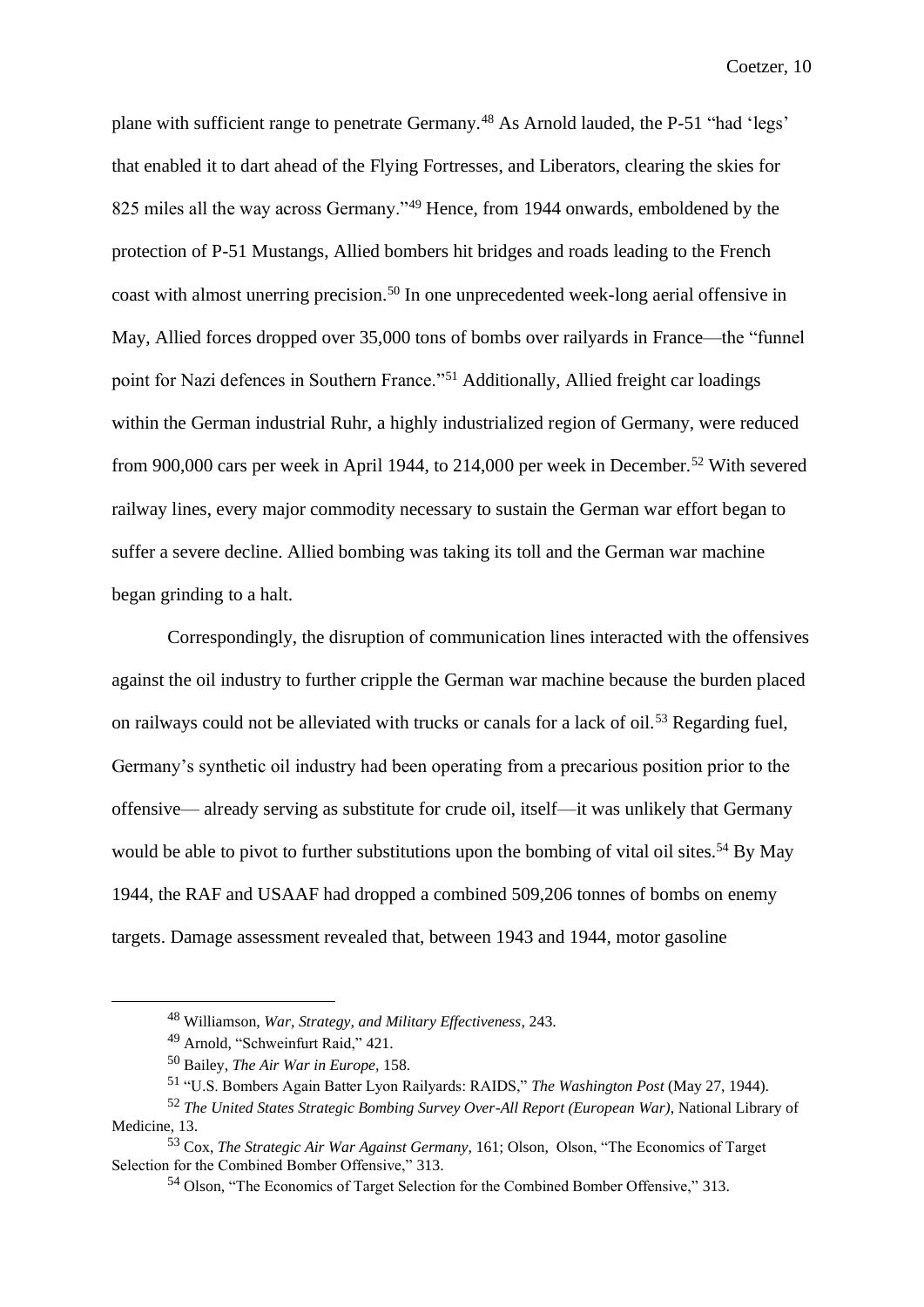production fell from 1,133,000 tons to 935,000, while aviation gas plummeted from 1,788,000 tons to 998,0000.<sup>55</sup>As the *Oil Division Final Report* confirmed, the shortages of liquid fuel became so acute that "tanks and armoured vehicles were moved to the front by oxen [and]…[e]very motor trip exceeding 60 miles had to be approved by a commanding general."<sup>56</sup> When the United States officially landed boots on the ground in the European theatre in the spring of 1944, for lack of oil and secure railways, German reinforcements could no longer "blitzkrieg" to the battle lines.<sup>57</sup>

Moreover, as the CBO's efforts continued to send shock waves throughout the Reich, the strategic air war took another casualty—the Luftwaffe. Over the course of the offensive, skirmishes over the Reich coupled with the shortage of aviation gas from Allied operations against Germany's oil supplies placed a rising and, ultimately, intolerable burden on the Luftwaffe*.* <sup>58</sup> Beginning in the late spring of 1943, American strategic bombing attacks against German industry had devastated the Luftwaffe's fighter forces.<sup>59</sup> At the peak of American offensives, attrition of German pilots reached 90 percent.<sup>60</sup> Further exacerbating this situation was the fact that the Germans were forced to lower their standards for "operational" pilots as the war progressed, a direct result of offensives against German oil sources. In 1942, German pilots received at least as many training hours as their opponents in the RAF.<sup>61</sup> By 1944, the shortage of aviation gas was so acute that Luftwaffe pilots received only half the flying hours of their Allied counterparts. As an Oil Division Final Report noted,

<sup>55</sup> Cox, *The Strategic Air War Against Germany,* 144.

<sup>56</sup> *Oil division final report.*( Washington, United States Government Print Office, Jan. 1947), 5.

<sup>57</sup> Blitzkrieg, translated to "lightning war", referred to the strategy the Nazis adopted earlier in the war to galvanize quick victories. *Blitzkrieg* was predicated on manoeuvrability of the tanks and air support. Thus, given the prior dependence of the German war machine on mobility, the offensives against oil and railway lines delivered a devastating blow to Germans. See Kennedy, *Freedom from Fear,* 616.

<sup>58</sup> Hollis, "The Effectiveness of the Combined Bomber Offensive," 7.

<sup>59</sup> Ibid., 4.

<sup>60</sup> Hollis, "The Effectiveness of the Combined Bomber Offensive," 7.

<sup>61</sup> *The United States Strategic Bombing Survey Over-All Report (European War)* Washington: United States Government Print Office, Sept*. 30, 1945*. (University of Michigan Libraries), 21.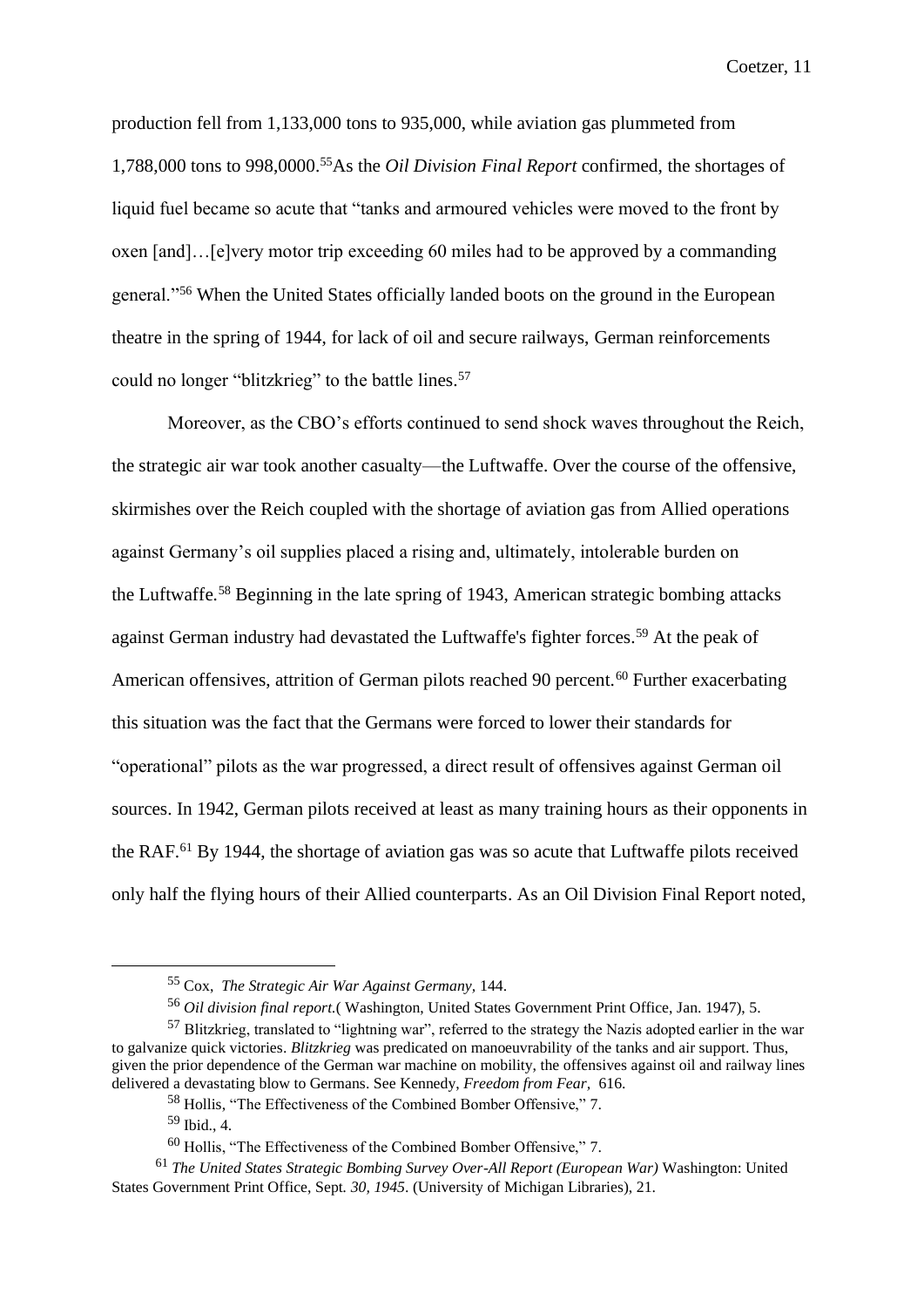the unskilled German pilots became "sitting ducks" for the vastly superior Allied forces.<sup>62</sup> By D-day at Normandy, the last bastions of the Luftwaffe—some 815 pilots—were only able to fly 100 sorties due to shortage of aviation gas.<sup>63</sup> They were outnumbered ten to one.<sup>64</sup> Over the course of the landing, some 8,000 Allied bombers flew over 14,700 sorties. As the comprehensive strategic bombing survey concluded, "by the spring of 1944, the Luftwaffe had ceased to be effective."<sup>65</sup> The CBO had won aerial supremacy.

Ultimately, Schweinfurt failed, but not for the justifications employed by Sir Arthur Harris and factions of historians. Contrary to the notions that it was a "panacea" or "indecisive" target, the ball bearing industry proved to be vital to the operation of the German war machine. While the Allies were eventually forced to abandon Schweinfurt, and we can only hypothesize that the outcome would have been more favourable if they had they been able to press on, it was effective in applying the initial pressure that forced Germany to divert its fighter pilots from its 'extended' borders toward the home front and prompted a rapid dispersion of industry. With these shock waves reverberating throughout the Reich, offensives against Nazi communication lines and the synthetic oil industry picked-up where Schweinfurt left off to complete the systematic collapse of the German war machine and shatter the Luftwaffe's fighter force to the point where they no longer posed a genuine threat in the war by the storming of the beaches at Normandy. Looking back to Arnold's premature prediction of victory, it is clear that the trajectory of the CBO was anything but linear. The protracted air battle would wage on through 1943 until the spring of 1944 when the infantry bore witness to Allied pilots hunting down the last vestiges of the Luftwaffe at Normandy.

<sup>62</sup> *Oil division final report,* 5.

<sup>63</sup> Hollis, "The Effectiveness of the Combined Bomber Offensive," 4.

<sup>64</sup> Bailey, *The Air War in Europe,* 164-165.

<sup>65</sup> T*he United States Strategic Bombing Survey Over-All Report (European War),* National Library of Medicine, 5.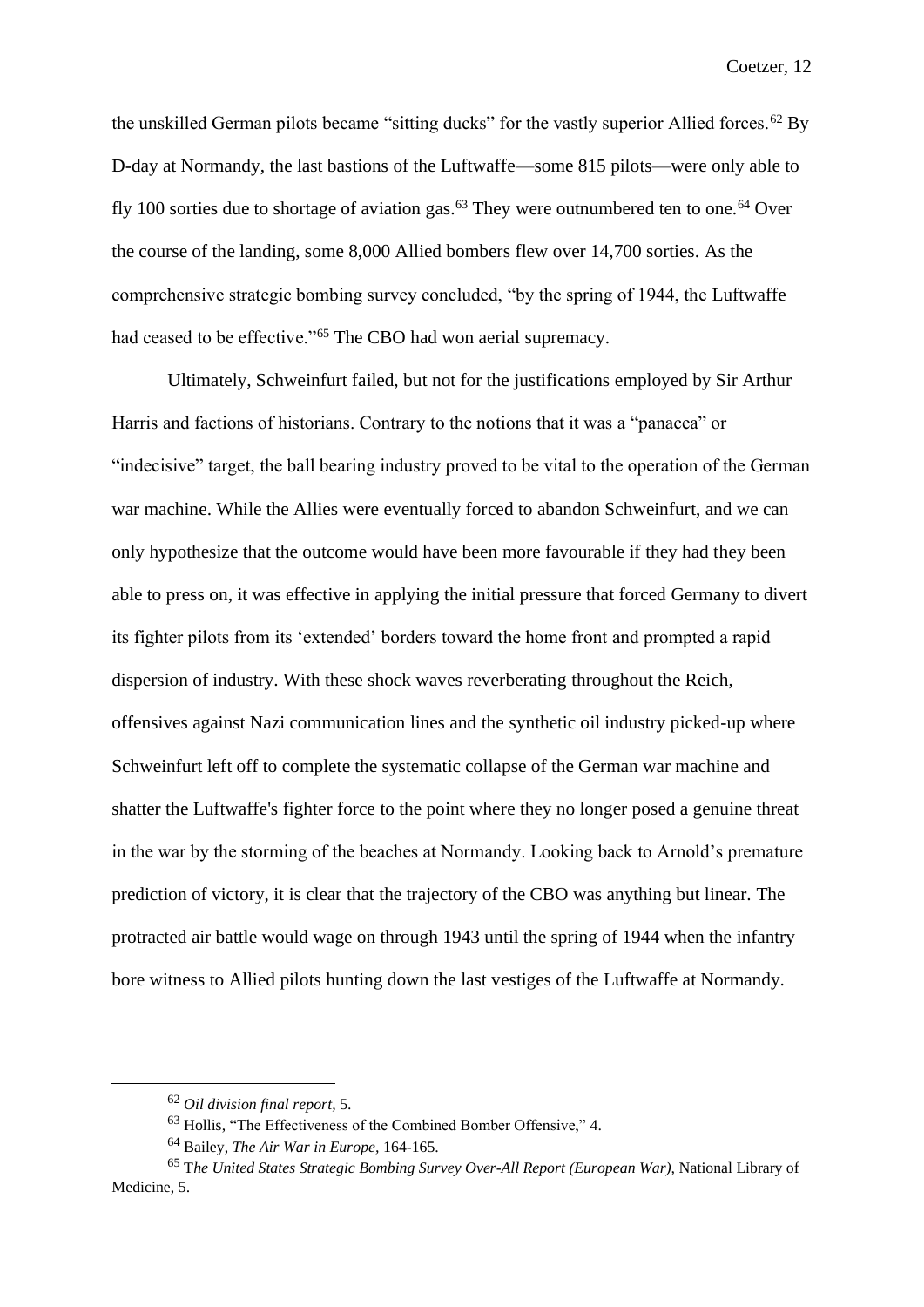Without the sustained, and occasionally erroneous, efforts of the CBO, Allied invasion on the continent on D-day and the subsequent defeat of the Third Reich was inconceivable.

## **Bibliography**

## Primary Sources

Arnold, General H. H. "Hap." *Global Mission.* Tannenberg Publishing, 2016.

- Combined Chiefs of Staff. *Plans for Combined Bomber Offensive from United Kingdom*. Washington, 1943.
- *Oil division final report.* Washington: United States Government Print Office, January 1947. (accessed from University of Michigan)
- "(SAV-390/54-7)(14-10-43)(23327-7-22,900)(Schweinfurt)." Photograph, 14 October 1943. From American Air Museum, Roger Freeman Collection. http://www.americanairmuseum.com/media/10831 (accessed April 30, 2021)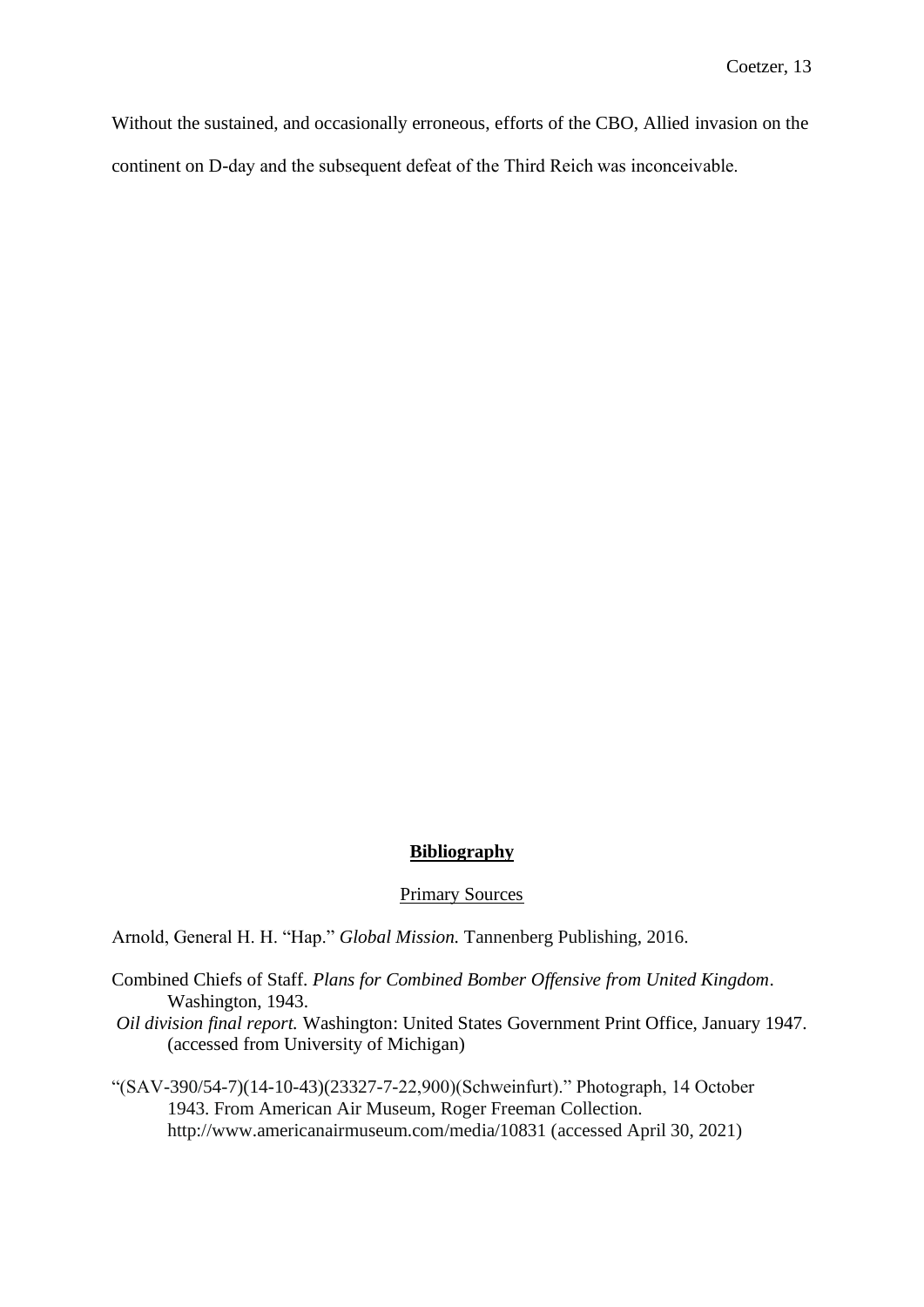- "Schweinfurt Raid: Toller Bearing Production Factories Decimated*" The Civil & Military Gazette,* October 17, 1943. *Service Newspapers of World War II.*
- Speer, Albert. *Inside the Third Reich.* Weidenfeld & Nicolson, 2015. Kindle.
- "The Case of the Tremendous Trifle: WWII Bombing Raid on Schweinfurt Ball Bearing Plant 22524" (1944) *YouTube* 03:14-03:24. July. 18, 2020. Accessed May 3, 2021.
- *The United States Strategic Bombing Survey Over-All Report (European War)* Washington: United States Government Print Office, Sept*. 30, 1945*. (accessed from National Library of Medicine ed. Bethesda, Maryland)
- *The United States Strategic Bombing Survey Over-All Report (European War)* Washington: United States Government Print Office, Sept*. 30, 1945*. (accessed from University of Michigan Libraries)
- "U.S. Bombers Again Batter Lyon Railyards: RAIDS" *The Washington Post* May 27, 1944.
- "Wreckage of B-17 Flying Fortress (serial number 42-31322 ) nicknamed "Mi Amigo" of the 305th Bomb Group at Endcliffe Park, Sheffield." Photograph. From the American Air Museum. (accessed April 30, 2021)

## Secondary Sources

Bailey, Ronald H. *The Air War in Europe.* Alexandria, Time-Life Books, 1979.

- Beaumont, Roger. "The Bomber Offensive as a Second Front*.*" *Journal of Contemporary History* 22, no. 1 (1987): 3–19.
- Cox, Sebastian. *The Strategic Air War Against Germany, 1939-1945: Report of the British Bombing Survey Unit.* London, F. Cass, 1998.
- Hollis, Sloan L. "The Effectiveness of the Combined Bomber Offensive." Diss, Maxwell AFB. Ala: Air Command and Staff College, 2010.
- Kennedy, David M. *Freedom from Fear: The American People in Depression and War, 1929-1945.* New York: Oxford U. Press, 1999.
- Olson, Mancur. "The Economics of Target Selection for the Combined Bomber Offensive." *Journal of the Royal United Service Institution* 107, no. 628 (1962): 308– 314.
- Parton, James. *Air Force Spoken Here: General Ira Eaker and the Command of the Air.*  Maxwell Air Force Base: Air University Press, 2000, 282-328.
- Truxal, Luke W. "The Failed Bombing Offensive: A Reexamination of the Combined Bomber Offensive in 1943." Masters diss., University of North Texas, 2011.